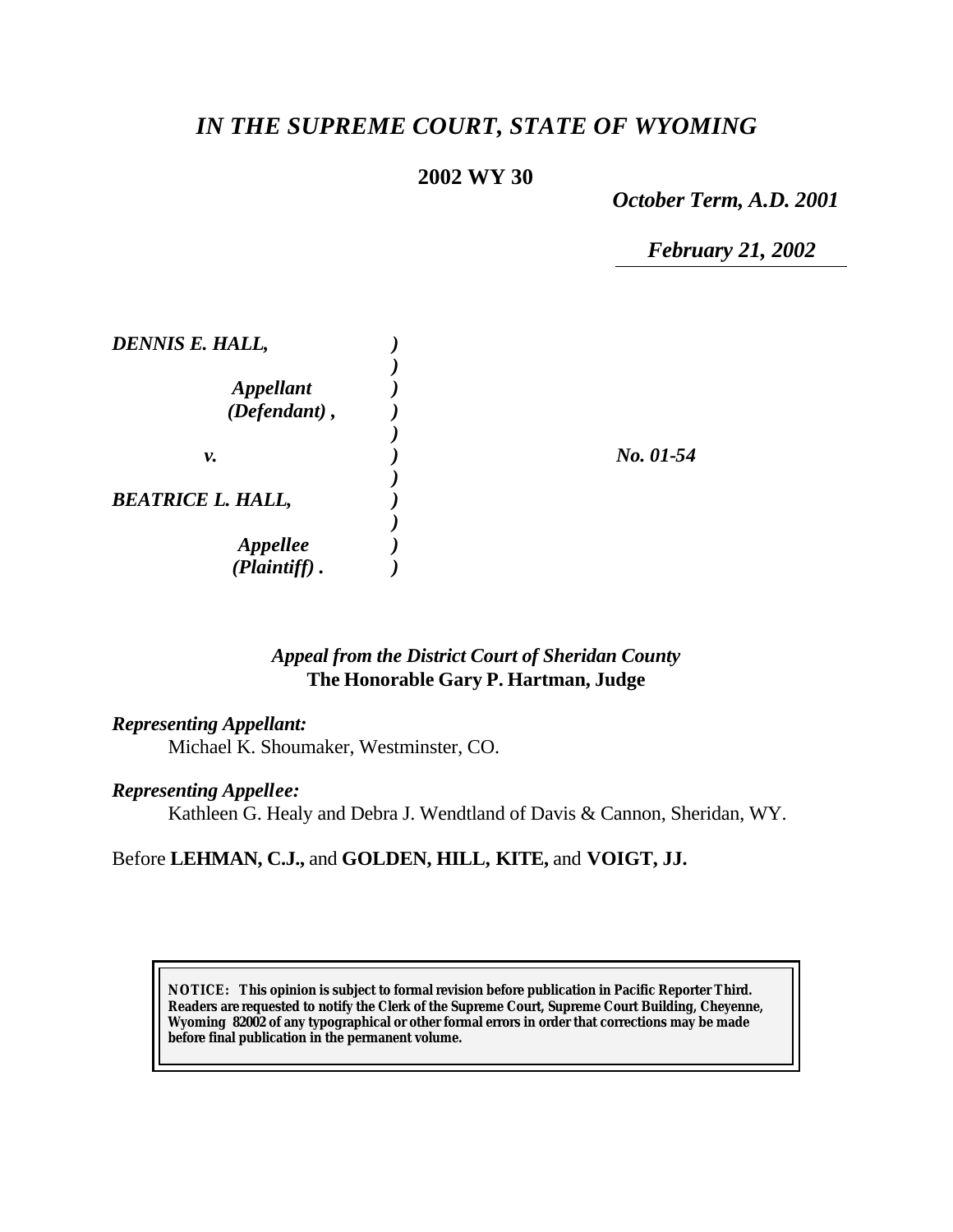# **LEHMAN, Chief Justice.**

[¶1] Appellant Dennis E. Hall (Husband) appeals from the trial court's property division order.

[¶2] We affirm.

# *ISSUES*

[¶3] Husband presents the following issues for our analysis:

1. Did the District Judge use the property settlement to punish Mr. Hall for drinking and gambling?

2. Did Mr. Hall dissipate the assets of the parties?

Beatrice L. Hall (Wife) states her issue as follows:

1. Did the trial court abuse its discretion when it divided the parties' marital property?

# *FACTS*

[¶4] Husband and Wife were married on June 29, 1978. There were no children born to this union. During this marriage, the couple entered into several business ventures, none of which were successful. In 1992, they borrowed \$50,000 and opened their own business called Old Faithful Snacks. Wife sold \$2,959.00 worth of Sears stock she had acquired prior to the marriage while working at Sears to help purchase a building to house their operations. Wife worked as the bookkeeper, packaged the snacks, and did the shipping and receiving of the merchandise. Husband did the company's marketing and acted as a salesman.

[¶5] In 1995, sales declined, and the couple decided to sell the business. Their attempted sale of the business, however, proved unsuccessful. Wife took a second job at a hotel at night to help pay their bills, and Husband began drinking and gambling. The couple finally dissolved the business in 1996.

[¶6] In 1997, Husband had a job and began receiving social security. Although the couple agreed that the social security money would go toward their home mortgage payment, Husband consistently failed to make the payment in a timely manner. When the couple was in jeopardy of being declared in default, Wife borrowed money from her daughter and cashed in two remaining investments to get the mortgage payment current as well as to pay some of their other expenses.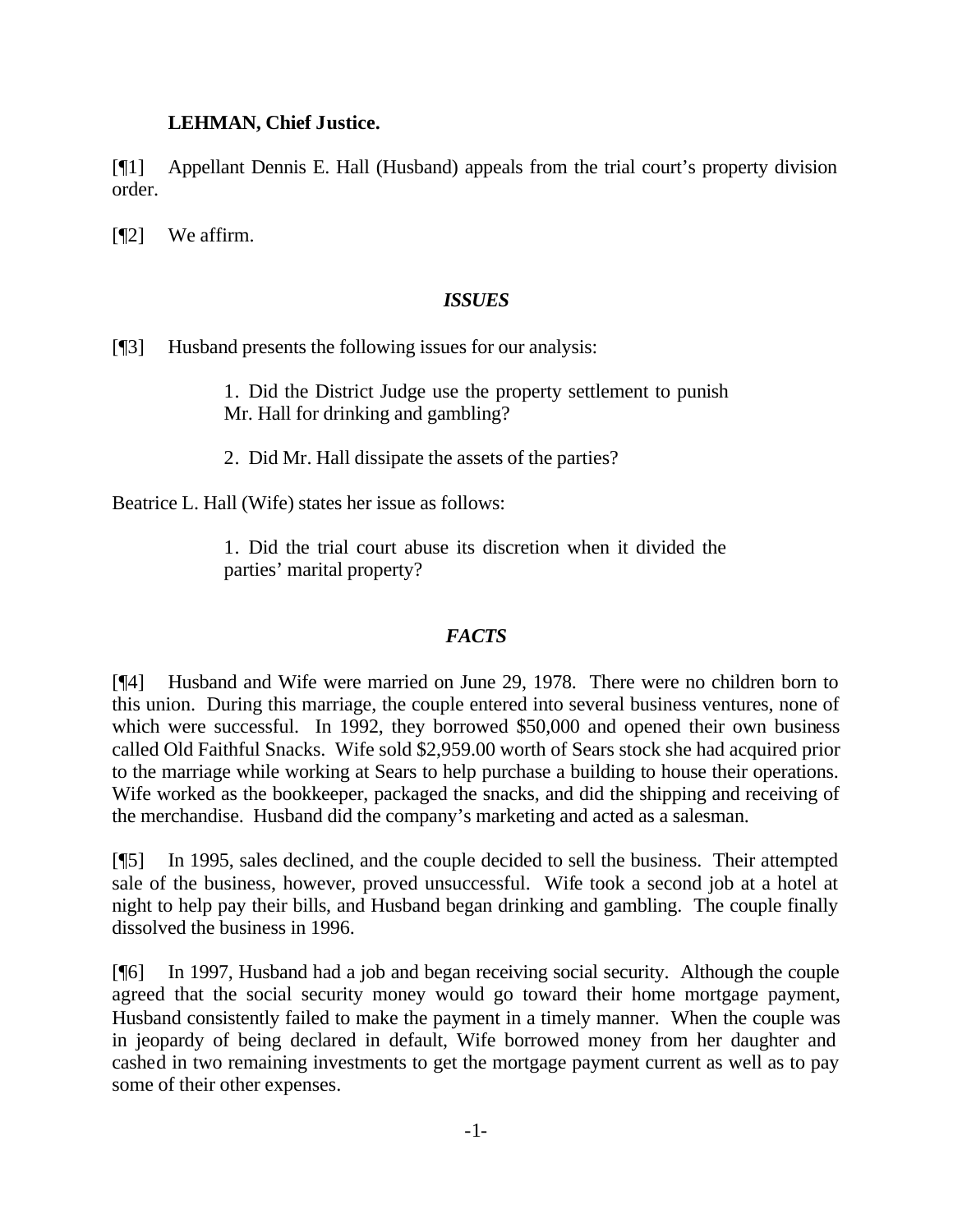[¶7] The couple finally sold the building that housed their snack business in November of 1997, and they divided the proceeds in half. They agreed that, from this money, each of them would pay approximately one-half of the Old Faithful Snacks' debts. After paying his half of the debts, Husband reimbursed himself for the mortgage payments he had made even though Wife had paid the couple's living expenses for the same period of time. With her remaining money, Wife continued to pay the couple's living expenses.

[¶8] In 1998, Wife obtained a full-time job and provided Husband with health insurance at a cost of approximately \$300.00 per year. Husband was not employed during this time. In the fall of 1998, Husband was involved in a car accident. He received \$3,017.00 for damages to the couple's jointly owned vehicle and \$9,000.00 for personal injuries. Wife never received her half of the money for the damage to the vehicle.

[¶9] Husband continued drinking and gambling; and, in 1998, he became abusive toward Wife. Wife filed for divorce on March 24, 2000, and obtained a restraining order against Husband. When Wife left Husband, she took a majority of the household furnishings but left Husband all the recreational vehicles and equipment, lawn tools, guns, hand tools, and some household furnishings.

[¶10] The trial court awarded each party the separate property each had in its possession, except for a Lefse rolling pin, which was ordered returned to Husband. The trial court ordered the home to be sold and divided the proceeds equally to each party. Each party was awarded his or her own social security benefits, and Husband was ordered to release any interest in Wife's life insurance policy, 401(k), and investment club. Wife was awarded \$2,959.00 as reimbursement for the value of her Sears stock that she had contributed to the start-up costs of the snack business. The trial court also ordered Husband to reimburse Wife \$1,321.00 for one-half of the value that Husband had paid to himself as reimbursement for the mortgage payments, as well as \$1,508.00 for one-half of the money Husband received as damages to the jointly owned vehicle. Husband appeals from this order.

### *STANDARD OF REVIEW*

[¶11] Wyo. Stat. Ann. § 20-2-114 (Lexis 1999) governs the division of marital property:

In granting a divorce, the court shall make such disposition of the property of the parties as appears just and equitable, having regard for the respective merits of the parties and the condition in which they will be left by the divorce, the party through whom the property was acquired and the burdens imposed upon the property for the benefit of either party and children.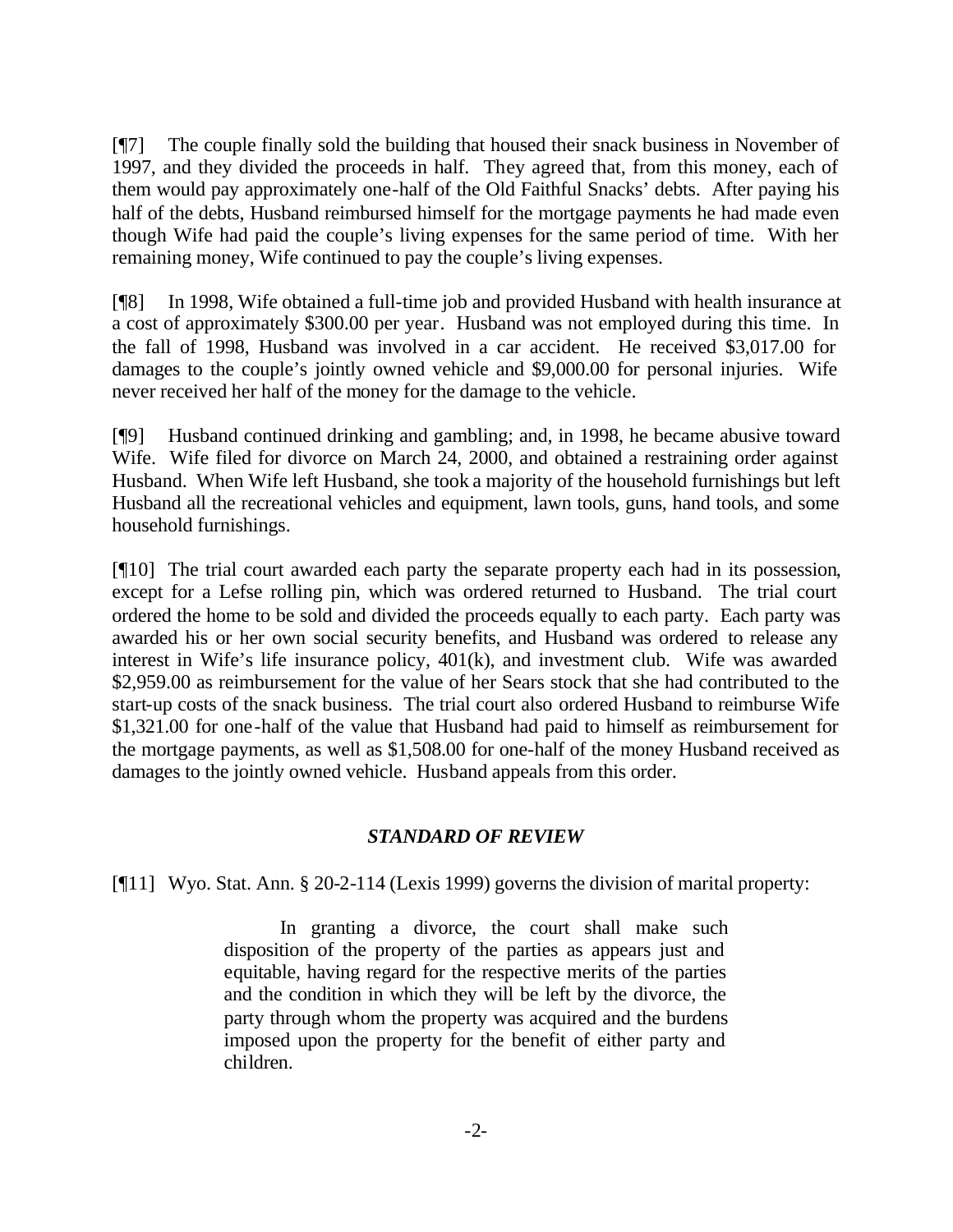[¶12] Decisions regarding the division of marital property are within the trial court's sound discretion, and we will not disturb them on appeal unless there was an abuse of discretion. *Davis v. Davis*, 980 P.2d 322, 323 (Wyo. 1999). An abuse of discretion occurs when the property disposition shocks the conscience of this court and appears to be so unfair and inequitable that reasonable people cannot abide it. *Id*.

### *DISCUSSION*

[¶13] Husband's main contention is that the trial court inequitably divided the marital assets in an attempt to punish him for his drinking and gambling during the marriage, claiming that "[t]he entire trial centered around the drinking and gambling of the Appellant." Wife counters that the trial court properly considered the merits of the parties and through whom the property was acquired in fashioning a just and equitable division of the marital property.

[¶14] The trial court possesses a great amount of discretion in dividing marital property. A just and equitable division of property is just as likely not to be equal. *Carlton v. Carlton*, 997 P.2d 1028, 1032 (Wyo. 2000). Although the trial court cannot divide the property in such a way that it would punish one of the parties, it may consider fault of the respective parties, together with all other facts and circumstances surrounding the dissolution of the marriage in dividing a couple's marital assets. 997 P.2d at 1034. We are required to limit our review of the record to an evaluation of whether the trial court's decision was supported by sufficient evidence, and we afford to the prevailing party every favorable inference while omitting any consideration of evidence presented by the unsuccessful party. *Id*. Findings of fact not supported by the evidence, contrary to the evidence, or against the great weight of the evidence cannot be sustained. *Id.*

[¶15] Viewing the evidence in the light most favorable to Wife and giving her the benefit of all reasonable inferences, we conclude that the trial court did not abuse its discretion in dividing the property. Husband asks us to presume that the trial court intended to punish him by virtue of the result, but fails to direct our attention to anything in the record that demonstrates that the trial court possessed such intent. Indeed, our review of the record shows that the evidence supports the trial court's findings of fact and that the trial court weighed appropriate factors in deciding how best to distribute the marital estate. Husband was employed only intermittently during the marriage. He spent a good portion of the couple's money drinking and gambling, and he became violent and abusive toward Wife. Wife, on the other hand, used her separate property and consistently worked, sometimes at two jobs, in an effort to support the couple and to pay their debts.

[¶16] Our review of the record demonstrates that the trial court attempted to even out the amounts of money each party had invested in the marriage. We do not find this decision to be unfair. We also are not shocked by the division of the couple's personal property. Although Wife received a majority of the household items, Husband kept all the recreational vehicles and equipment, lawn tools, and hand tools.